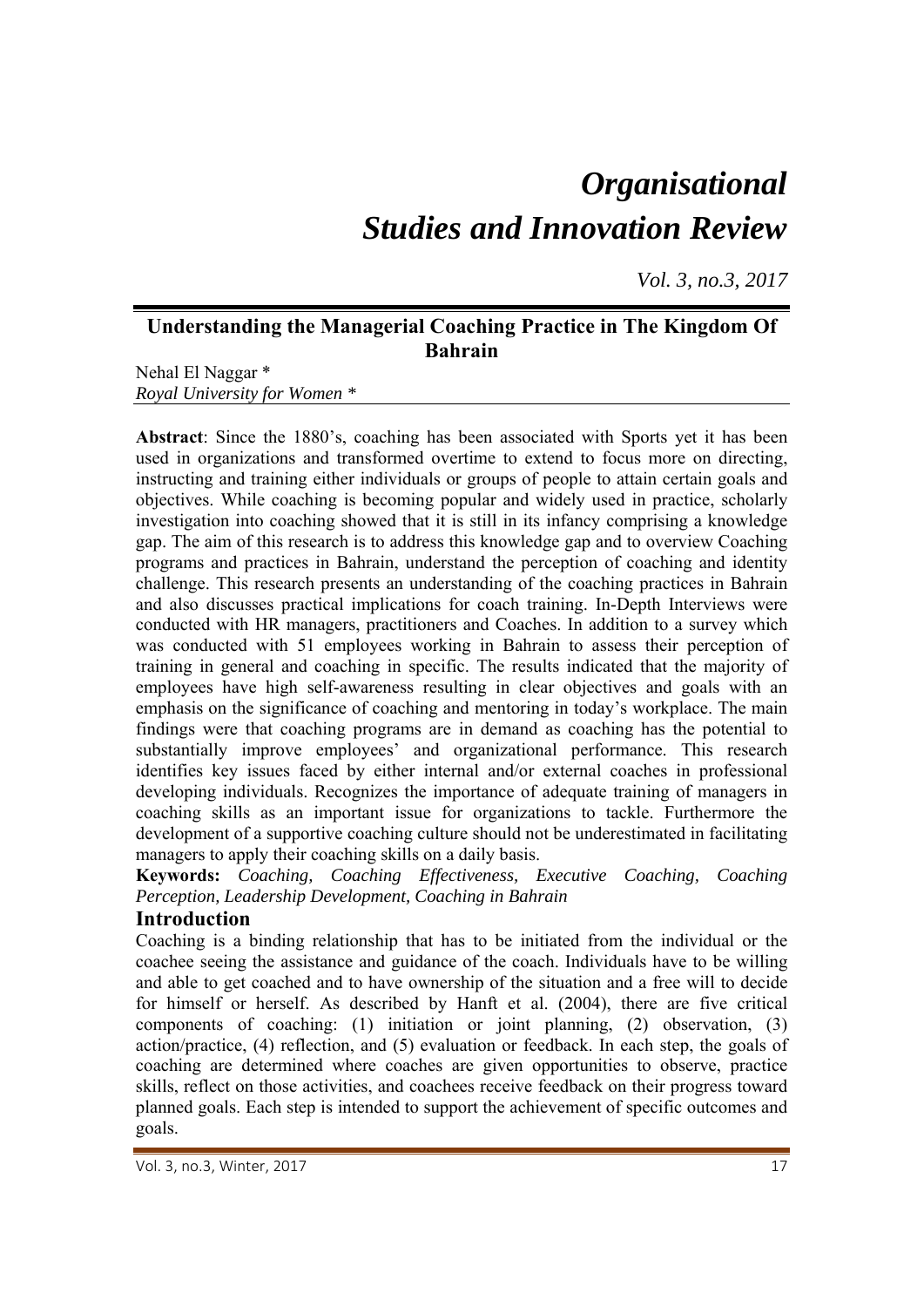Over the past few years, coaching has increased organizational effectiveness as a tool of organization development serving various objectives as talent management, Employees retention, Reinforcement of desired leadership behaviors, and improving organizational morale.

Managers and practitioners have come to realize the role of coaching in solving several organizational challenges; the ability to train, coach others, and share experience and knowledge has become one of the required skills in managers and team.

According to the 2013 Executive Coaching Survey, conducted by the Conference Board, 63% of organizations use some form of internal coaching, and half of the rest plan to. Yet, still coaching is a small part of managers' activities where- according to the surveyhalf of them spend less than 10% of their time coaching others.

## **Overviewing on Coaching**

Rush and Shelden (2005) defined coaching as "an adult learning strategy that is used to build the capacity of a parent or colleague to improve existing abilities, develop new skills, and gain a better understanding of his or her practices for use in current and future situations." Coaching approaches vary in form, duration, and setting; where it can be delivered formally, informally, individually, in-groups, face-to-face and nowadays online or distantly using technology-based methods and platforms.

Online training or e-training is an emerging trend extending to remote coaching. In a study on the effects of remote versus on-site delivery of the professional development intervention, Powell, Diamond, and Koehler (2010) found no differential effects of remote delivery. Other research suggests, however, that web-only approaches may be insufficient without additional support. Some studies assessing the impact of web-only video demos versus video consultation proved that video learning is more effective with children interactions which required further investigations on various age groups. (Mashburn and Pianta 2007; Pianta et al. 2008b).

Executive coaching has been proposed as an intervention aimed toward helping executives improve their performance and consequently the performance of the overall organization (R. R. Kilburg, 2001). While employee and executive coaching are popular and widely used in practice, scholarly investigation into coaching is still in its infancy comprising a knowledge gap. Even more surprising, coaching seems to remain a valuable tool for developing individuals at all levels and even more with the economic conditions and the budget cuts forced on organizations.

According to Burke and Hutchins (2007) the trainees' perception of the utility of trainings can be influenced by trainees' evaluation of: (1) the credibility of the new skills for improving performance, (2) a recognized need to improve their job performance, (3) a belief that applying new learning will improve performance, and (4) the practicality of the new skills for ease of transfer. Based on the available literature the survey questions were developed to measure the employees' perception of coaching.

## **Methodology**

This research relied on mixed methods in data collection where the relevant literature has been reviewed and data has been collected through In-depth Interviews and Survey methods as explained below:

## **Sample and Data Collection**

This is a dyadic research where it shows two sides of coaching represented by coaches and managers versus employees' understanding about coaching and its perceived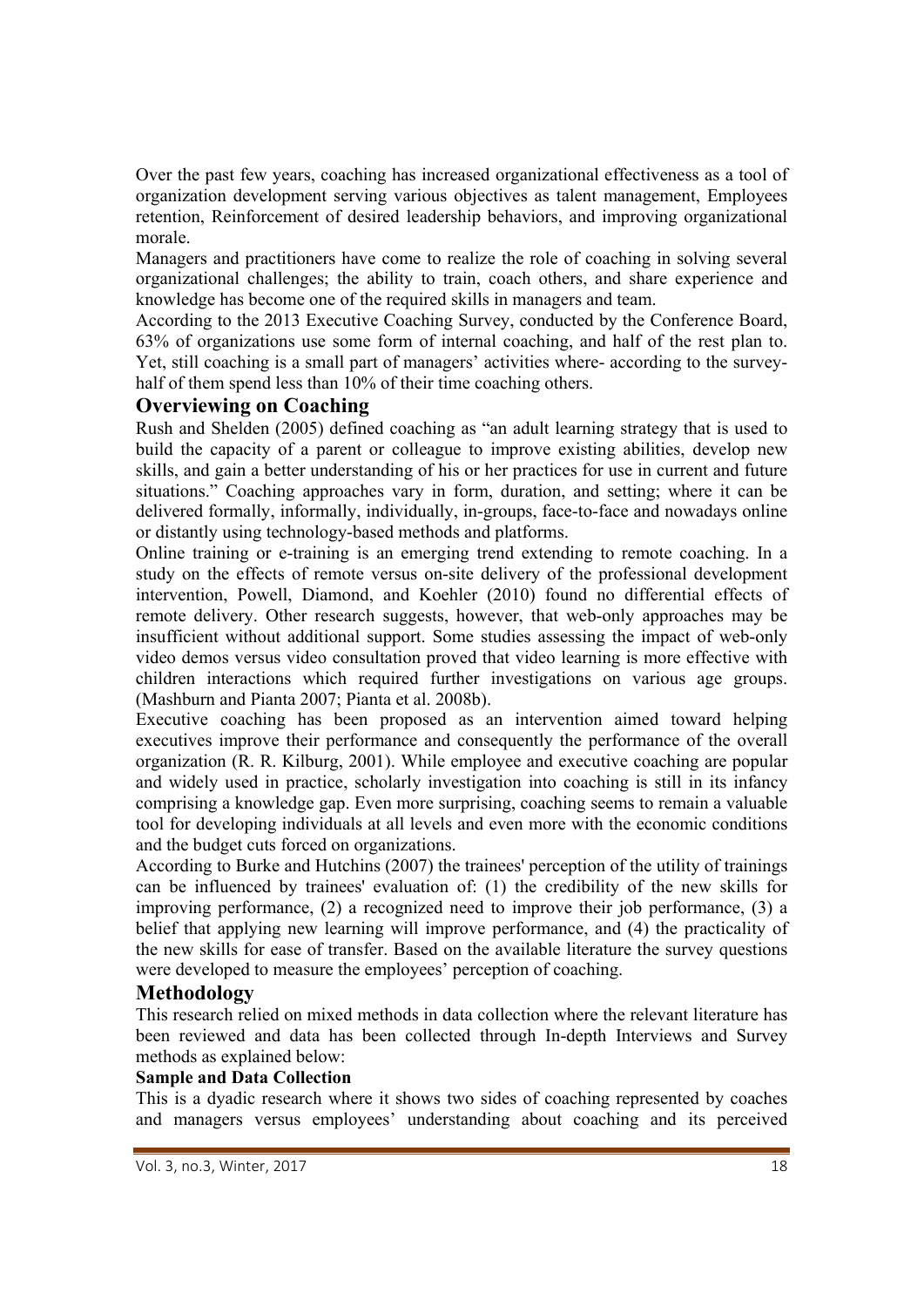benefits. In-Depth Interviews were conducted with 5 experts represented by HR managers, practitioners and Coaches based on a judgmental and snowballing sampling techniques and using networking to encourage experts and managers to participate in this research. A survey has been conducted with 51 employees working in Bahrain to assess their perception of training in general and coaching in specific. Data has been collected from four organizations; one large Public organization dealing with training and development with the majority of the companies and organizations in the Kingdom of Bahrain, the second organizations is considered one of the most prominent real estate companies in Bahrain, the third and fourth organizations are leading professional services organization in management consultancy and training and development. The survey questions were sent electronically by email as a link to HR managers to be sent to all employees in all four organizations with a total of 340 employees as targeted sample, however, the initial response was 203 responses with only 51 valid responses representing 15% response rate**.** 

## **Data Analysis**

## **Interview Analysis with The Experts**

The First interview with a Senior Director of Professional Development indicated the importance of guidance to develop and empower leaders and staff members to improve their performance, increase their personal awareness, motivate employees, enhance communication and moreover to establish concepts of modern administration and change or better emphasize institutional culture. The 1st interviewee explained that the guidance is a participatory process between two people; the coach and the coachee and is carried out on multiple sessions with the aim to achieve agreed upon goals that might lead the coachee to reach his/her highest professional and personal capabilities. The Second Interview with a Training Coordinator in an HR department revealed the general objective behind coaching courses to senior managers that is to explain the concept of coaching, its process and how to coaching techniques to influence others in a positive way. The interview revealed that Directors, Department Heads and Senior Managers are the main target group to be trained on coaching; Senior managers are required nowadays to develop, guide and coach their subordinates and teams if necessary. The Third interview with a Senior Coach indicated that there is a challenge in people resisting coaching and not committing to the whole coaching plan. This definitely affects the quality of the outcomes and the perception of Coaching as a strong tool in development. However, effective coaches challenge limiting beliefs and reinforce positive beliefs by providing clear guidelines followed by feedback. The Fourth Interview with an HR Director and a professional coach who added that Coaching is utilized by organizations to improve corporate performance through employees' self-awareness, motivation and more importantly retention, problem solving especially relational issues. Coaching focuses on coachees' needs and desires as it is a collaborative relationship between coaches and coaches yet it is somewhat challenges for both internal and external coaches; In the middle of the coaching relationship some employees feel that the process is taking more time than they expected especially when they feel that they are exposed a lot of information about themselves and this is even more heightened in case of internal coach. The Fifth Interview with a Senior Management Consultant and a Career Coach stated that On-the-job coaching helps individuals gain a broader perspective and address particular issues and challenges. It allows individuals with the support of their coaches to look back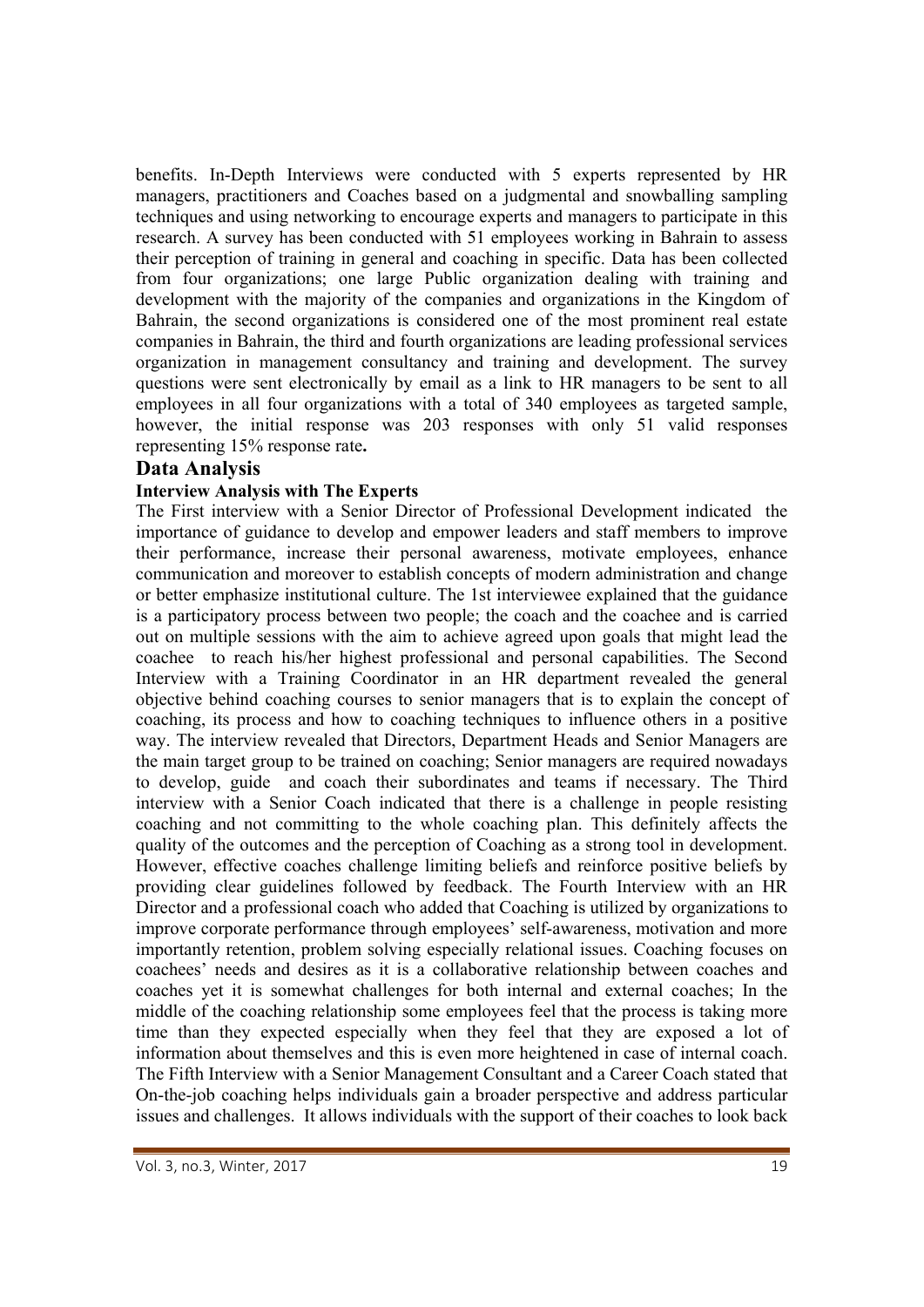and evaluate previous and current performance by considering multiple views. Career development in general and coaching in specific challenges individuals to explore their interests, aspirations, needs and options. It also creates meaningful goals — both from an annual and a longer-term perspective. Coaching provides support, insights and practical advice on a variety of professional development and career topics. Most of the respondent experts agreed that coaching is introduced in organizations initially to address a performance gap and that executive coaching impacts positively business performance. Most of the experts mentioned that individuals are reluctant to seek assistance or help especially on a senior level and most of the individuals don't know the real value of coaching as they think it's a fad and just another training programs. The Majority of experts agreed on the importance of coaching and they emphasized on the importance of raising awareness of coaching need and benefits to all employees on various managerial levels. Most respondents felt that while coaching skills are highly developed, yet the profession itself is not. This might be due to the low awareness about coaching and its benefits; Experts stressed on the importance of coaching especially in the time of dynamic changes as it facilitates the acceptance and adoption to changes.



**1- What is the Total Years of Experience?** Based on the survey as the second stage of data collection, the majority of the employees' working experience is between 6-8 years representing 45%, while 12% of the respondents have worked an average of

9 years. 15% worked an average of 4 years.



#### Vol. 3, no.3, Winter, 2017 20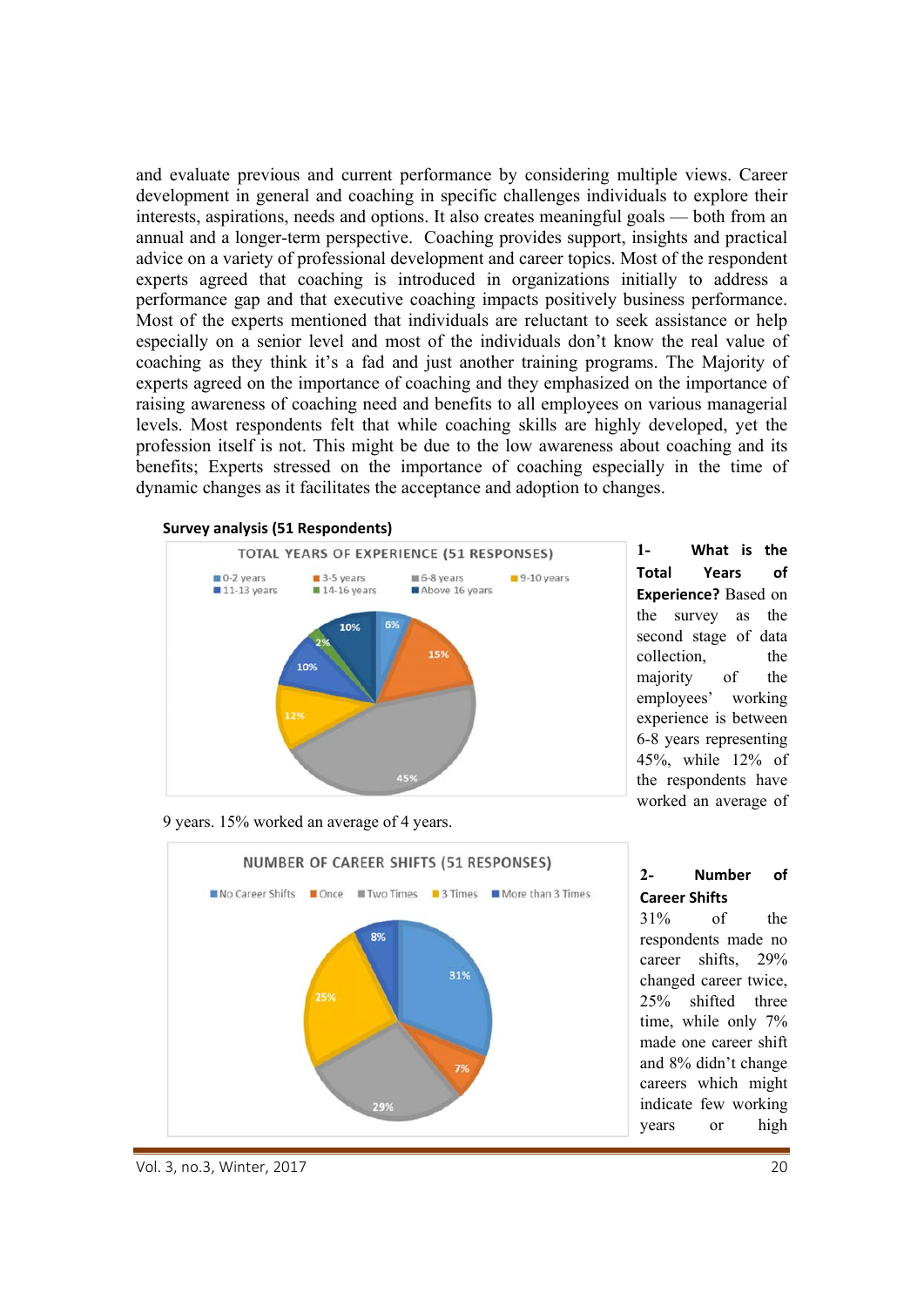satisfaction and retention rate.



# **3‐ Sources of Career Guidance**  The majority of

employees seek career guidance from senior consultants representing 32%, in contrast 24% prefer to consult family members, with an average of 20% seek friends' advice.

On the other hand 15% of respondents prefer to take actions and decisions by themselves.



## **4‐ Is the Internet a Competent Source for Career Guidance?**

53% of the employees agreed on the competency of the internet to be an efficient guide for career change or career advancement of a new job or occupation. 14% most likely perceived the internet as a source of career guidance.

**5- Have you ever felt the need for Professional Career Guidance?**  39% of respondents always need of professional career guidance, while planning career switch or career advancement. Furthermore, 56.7% of the employees had one to one advice from career counselors for career advancement or career change, as well as 46.7% for career transition plan and coaching.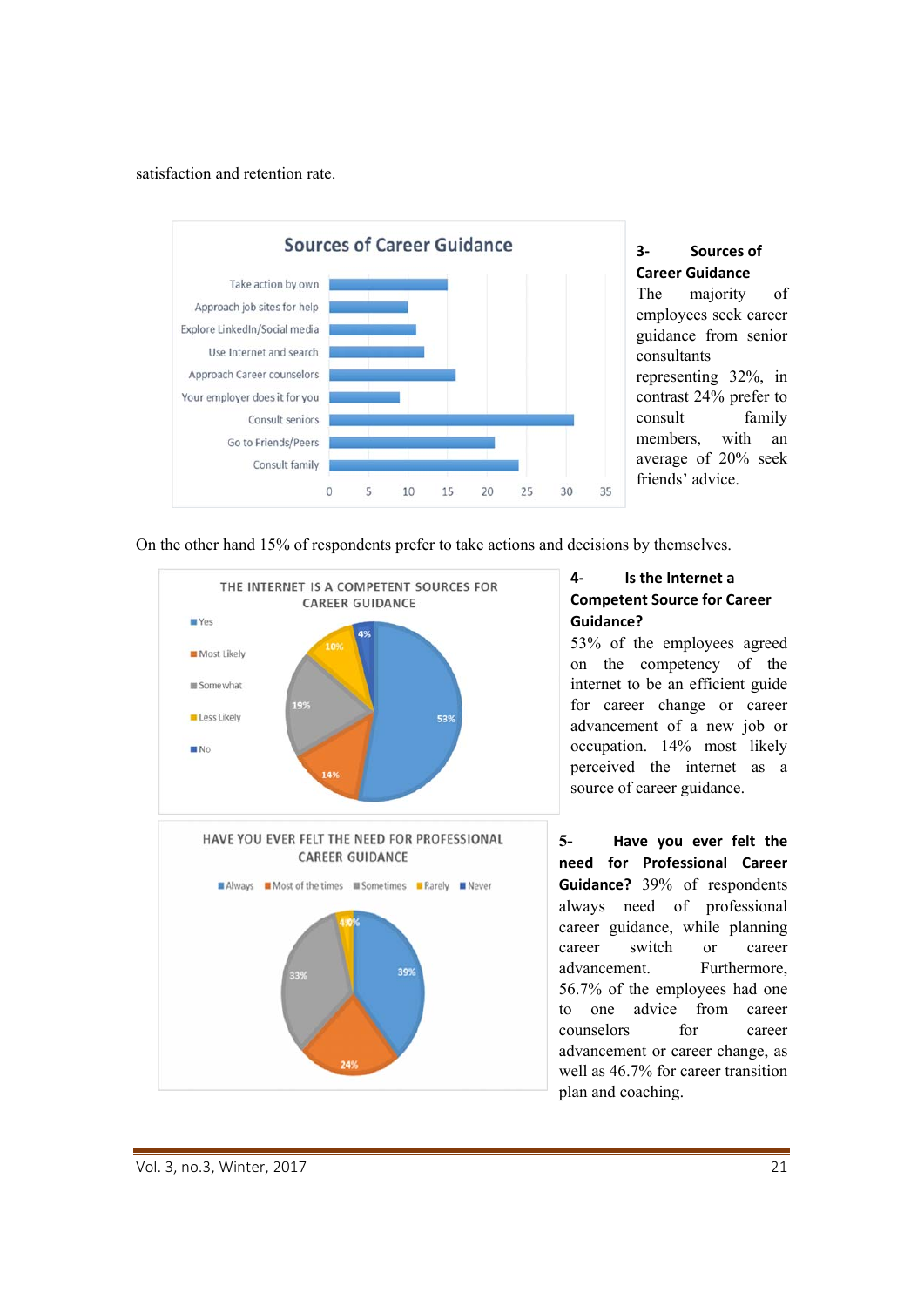

#### **6‐ Have you ever taken advice from Career Counsellors/Advisors/Coaches?**

73% of respondents seek professional advice from career counselors for career advancement or career change. While 27% never had this experience.



**7‐ Assessments Used**  30% of respondents used career counselling, 27% went through occupation evaluation test, 21% went through career transition, 12% had an assessment in their new occupation, 9% tried the personality assessment tests and 1% took other interest assessment tests.

## **8‐ Are you willing to take a Career Coaching if offered at a reasonable Price?**

47% are willing to take career coaching if offered at a reasonable price to be able to check its usefulness and impact with a minimal investment. 37% of the respondents may try, while 12% were not sure and 4% are not willing to try, this may be due a lack of awareness about coaching and its benefits and self-limiting beliefs.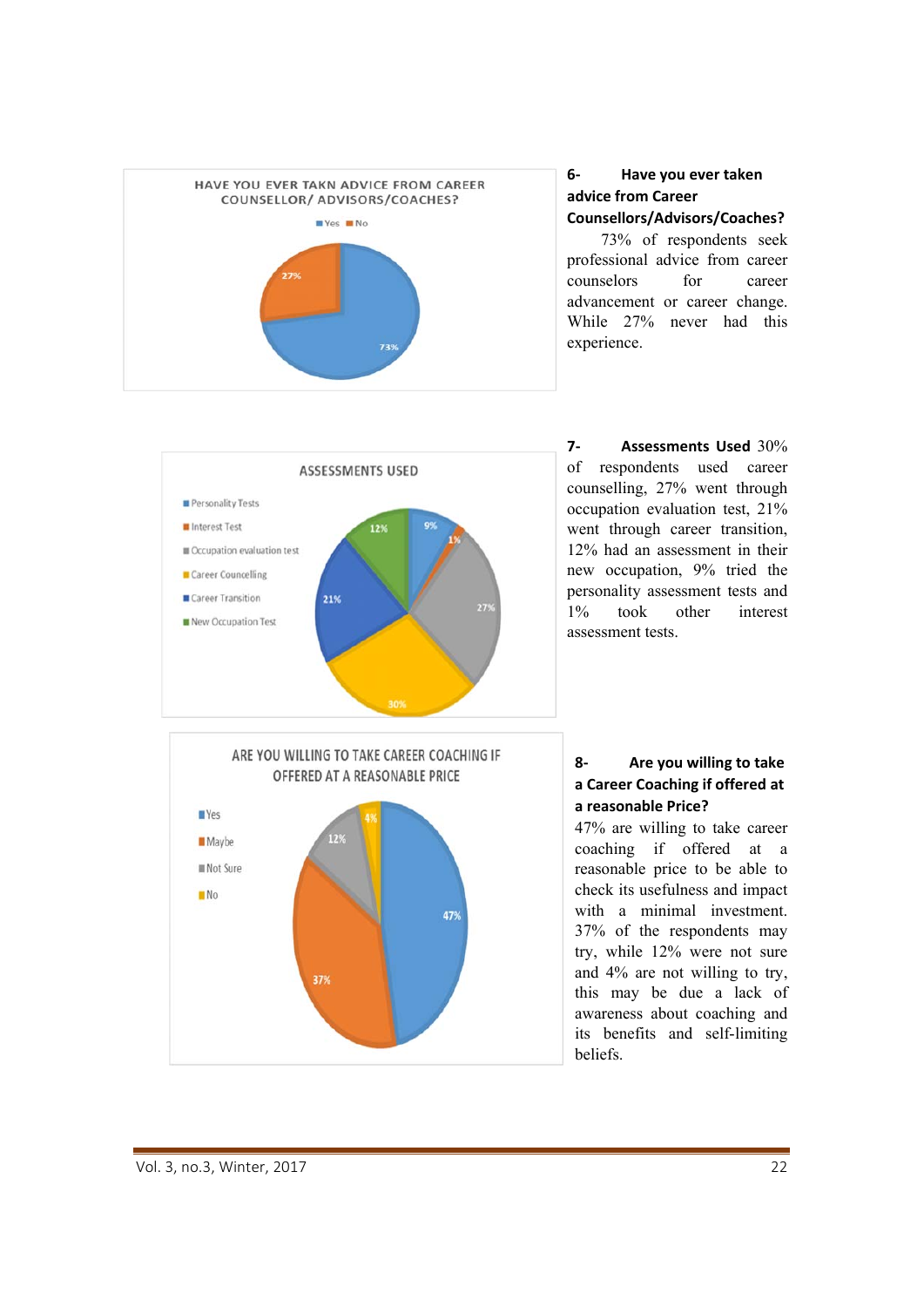**9- Do any of the below internal manifestations comes to your mind while planning your career?** 







90 % of the employees responded agreed that they have interest on their current job. Furthermore, 67% of the employees have high self-awareness by which they know their specific interests and personality type and what occupations are fits them. 67% of employees would like to take a different path in work.

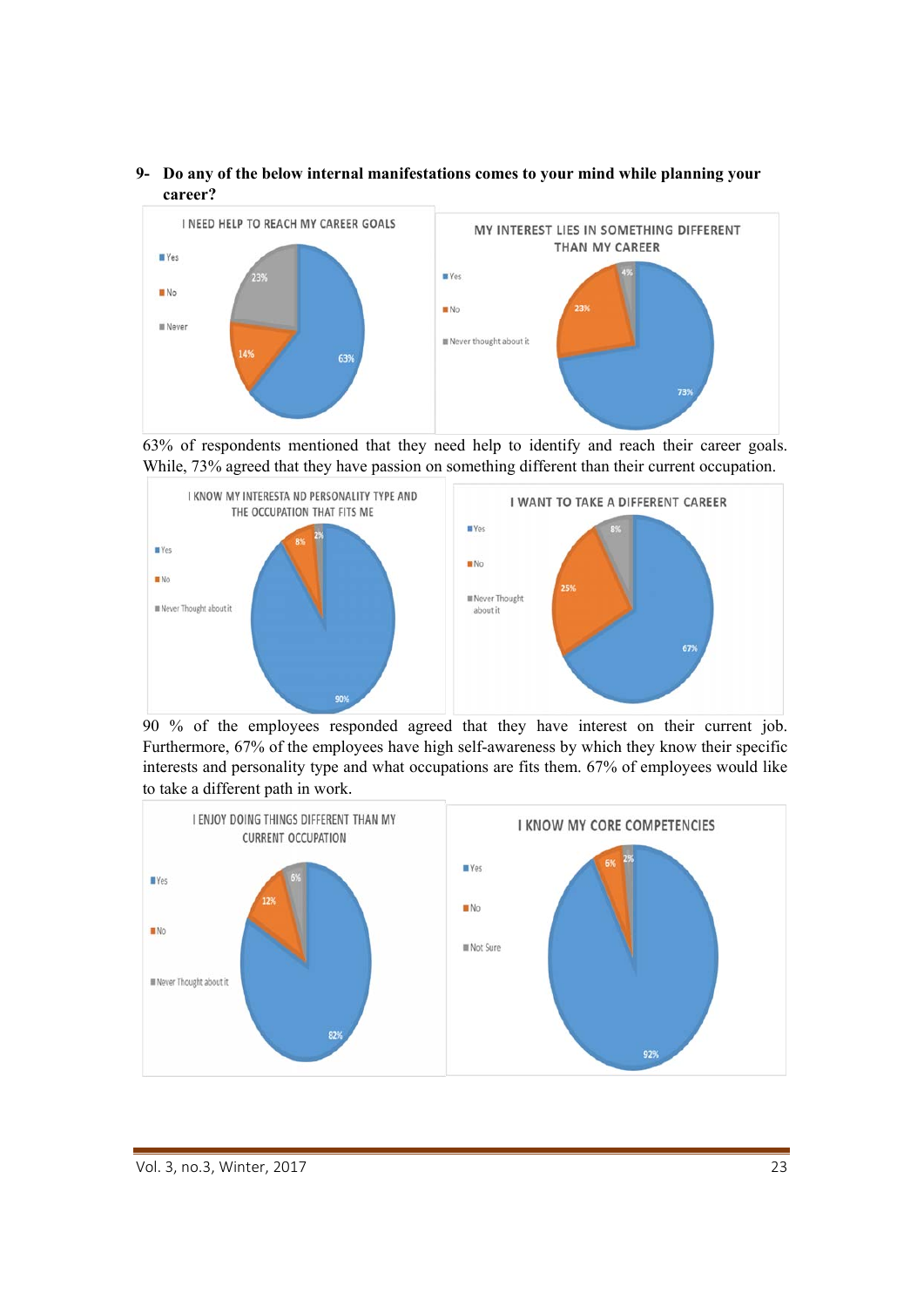The majority of the employees 82% agreed that they enjoy doing things that are not related to their occupations representing, while 92% of the employees know their core competencies and their unique selling preposition which shows that the responded employees know where they fit resulting in having a clear path and set of objectives.



The majority of employees are not certain on what are the needed skills and learning that they must undertake to advance their career by which 67.7% agreed on that and 25.8% only agreed on the opposite. As per career path 73% of the employees are confident and aware of their career path for the next 3 years.





When asked what factors would influence their decision in choosing a coaching provider, 48% of the respondents stated that the experience of the coaches and value for money were important with 47%. In addition, 48% agreed that coaches' qualifications are important. 43% stated that excellent client feedback and testimonials would be a factor that they would consider when choosing a coaching provider. Less important factors were the provision of online services to support face to face coaching session and specific knowledge of the industry.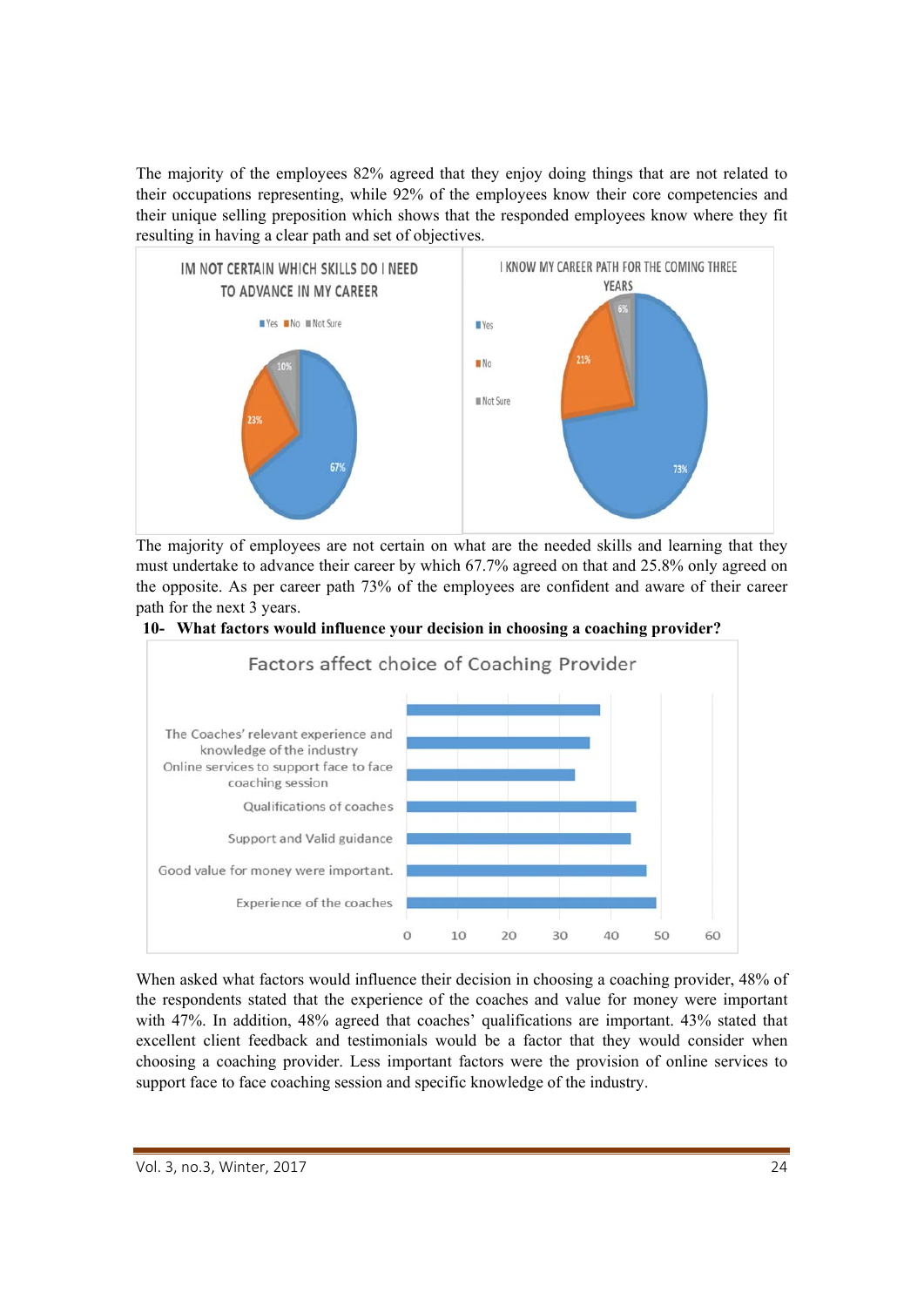

**11- If there is an online platform to guide you for personalized self-assessment, career advancement, career coaching, I feel inclined to use such services** Employees agreed that they will definitely use an online career guidance and coaching platform with a response of 63% and 31% said they might use it and only 6% stated that they

will never use it. The rejection might be due to unawareness of the coaching benefits, technology platform medium, privacy issues, resistance to change and/or self-limiting beliefs and psychological barriers.

## **Conclusion and Future Recommendation**

This research highlights the importance of coaching relationships in organizations at the Kingdom of Bahrain where it provides recommendations on how effective coaching can be established serving both individual employee requirements and organizational needs. The results indicate that some employees have high self-awareness resulting in having clear objectives and goals. It has been mostly agreed on the significance of coaching and mentoring in today's workplace yet some individuals are still resisting career guidance; especially for executive or senior employees who are certain that work and life issues cannot be kept entirely separate and hence abstain from opening up sessions with coaches and counselors.

The research suggests providing focused and specific coaching to employees and executives, where it is important to increase awareness on coaching and its benefits. It is imperative that HR managers implement a formal process of monitoring success and measuring return on investment with the development of a supportive coaching culture to facilitate managers to apply their coaching skills on a daily basis. The establishment of a common understanding of the coaching profession through shared codes of ethics and standards of practice.

There has been a limitation in access with employees and executives who actually went through coaching programs, and it was a challenge to measure effectiveness of and return on investment on coaching. Whereas the main focus of this research is measuring the employees' perception of coaching and professional development. It is suggested to conduct a longitudinal research with further investigations on coached individuals or groups including various age groups and managerial levels. Moreover, comparative analyses on the benefits, duties, challenges, perception and effectiveness of internal coaches versus external coaches can add value to the body of knowledge.